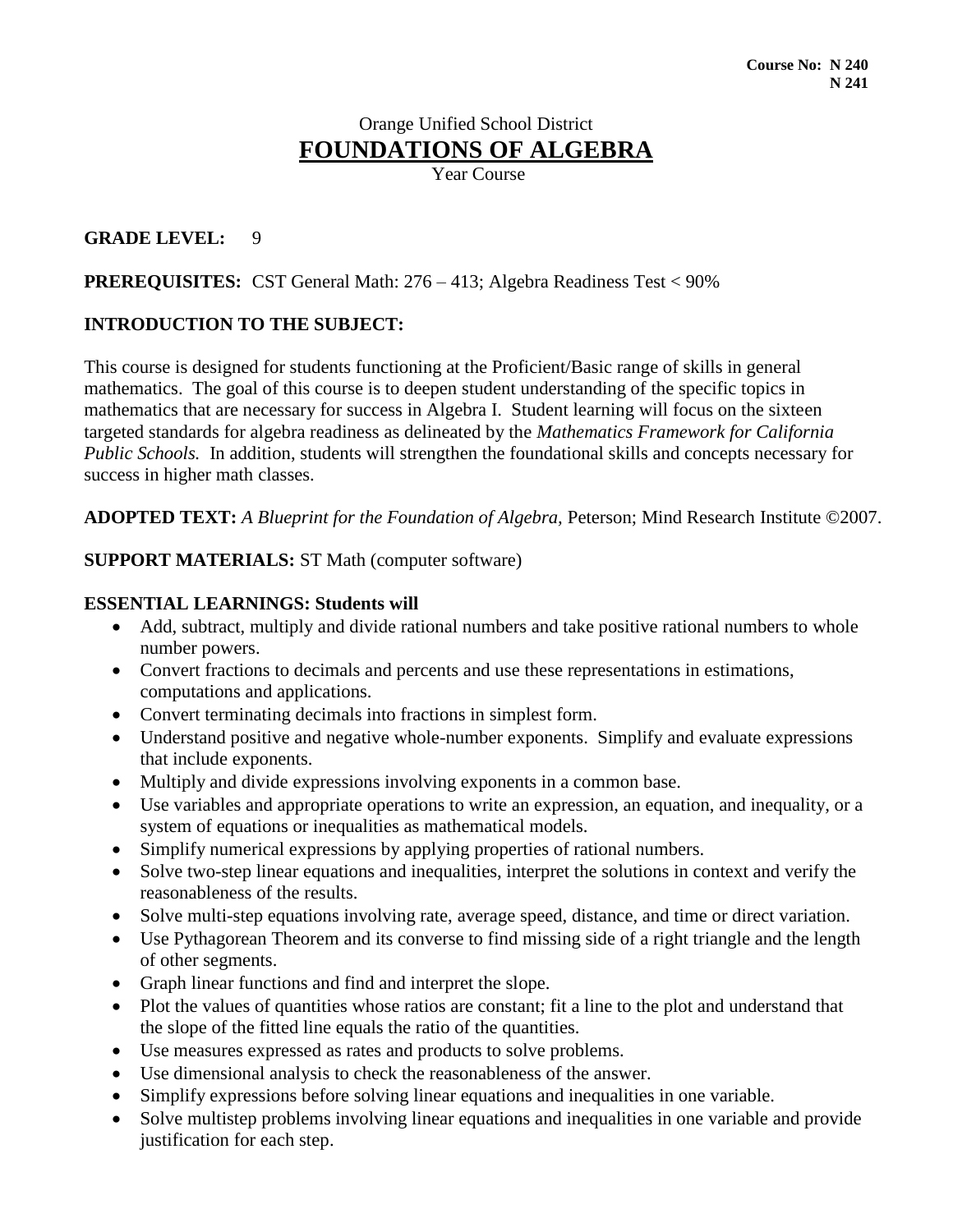### **COURSE OVERVIEW AND APPROXIMATE UNIT TIME ALLOTMENTS:**

## **FIRST SEMESTER**

### **ASSESSMENT BLUEPRINT:**

| <b>Semester</b> | <b>Standard</b>                                             | # of Questions |
|-----------------|-------------------------------------------------------------|----------------|
|                 | 2NS.4.2 Recognize fractions of a whole and parts of a group |                |
|                 | 4NS.1.1 Read/write whole numbers in the millions            | 2              |
|                 | 4NS.1.9 Identify fractions and decimals on a number line    | $\overline{2}$ |
|                 | 4NS.3.4 Multi-digit division by one-digit                   | 3              |
|                 | 5NS.1.2 Fraction/decimal/percent equivalents                | 3              |
|                 | 5NS.1.4 Prime factorization                                 | 3              |
|                 | 5NS.2.3 Fractions                                           | 3              |
|                 | 5AF.1.2 Write/evaluate algebraic expressions                | 3              |
|                 | 5AF.1.3 Distributive property                               | 3              |
|                 | 6NS.1.1 Compare/order fractions                             | 3              |
|                 | 6NS.2.1 Multiplication/division of fractions                | 3              |
|                 | 6AF.1.3 Order of Operations                                 | 3              |
|                 | 7AF.1.3 Simplify algebraic expressions                      | 3              |
|                 | 7MG.1.3 Rates                                               | 3              |

# **Chapters 1 & 2 – Algebraic Reasoning 13 Days**

| <b>Lesson</b> | <b>Topic</b>                                                     | <b>Standards</b> | <b>Days</b> |
|---------------|------------------------------------------------------------------|------------------|-------------|
|               | Introduction to A Blueprint for the Foundation of Algebra        |                  |             |
|               | Your First Trip to the Number Line; Where are the Whole Numbers? |                  |             |
|               | <b>Unknown Locations</b>                                         |                  |             |
|               | What is an Identity?                                             |                  |             |
|               | Multiplication by a Whole Number                                 |                  |             |
| Lab.          | <b>LAB DAY</b>                                                   | 7AF.1.1          |             |
| 6.7           | Units; Units of Area                                             | 7AF.1.3          |             |
|               | Describing Situations w. Expressions & Equations (SUPPLEMENT)    |                  |             |
|               | Describing Situations with Identities                            |                  |             |
| - ah          | <b>LAR DAY</b>                                                   |                  |             |
|               | Review                                                           |                  |             |
|               | <b>Test</b>                                                      |                  |             |

### **Chapter 3 – Place Value 7 Days**

| <b>ASSON</b> | Topic                                                                   | Standard |  |
|--------------|-------------------------------------------------------------------------|----------|--|
|              | <b>Expanded Form</b>                                                    |          |  |
|              | 11, 12   Naming the Powers of Ten; Working Efficiently w. Powers of Ten | 7AF 13   |  |
| 13.14        | Multiplication Using Place Value; Estimating w. Powers of Ten           |          |  |
|              | <b>LAB DAYS</b>                                                         |          |  |
|              | Review                                                                  |          |  |
|              |                                                                         |          |  |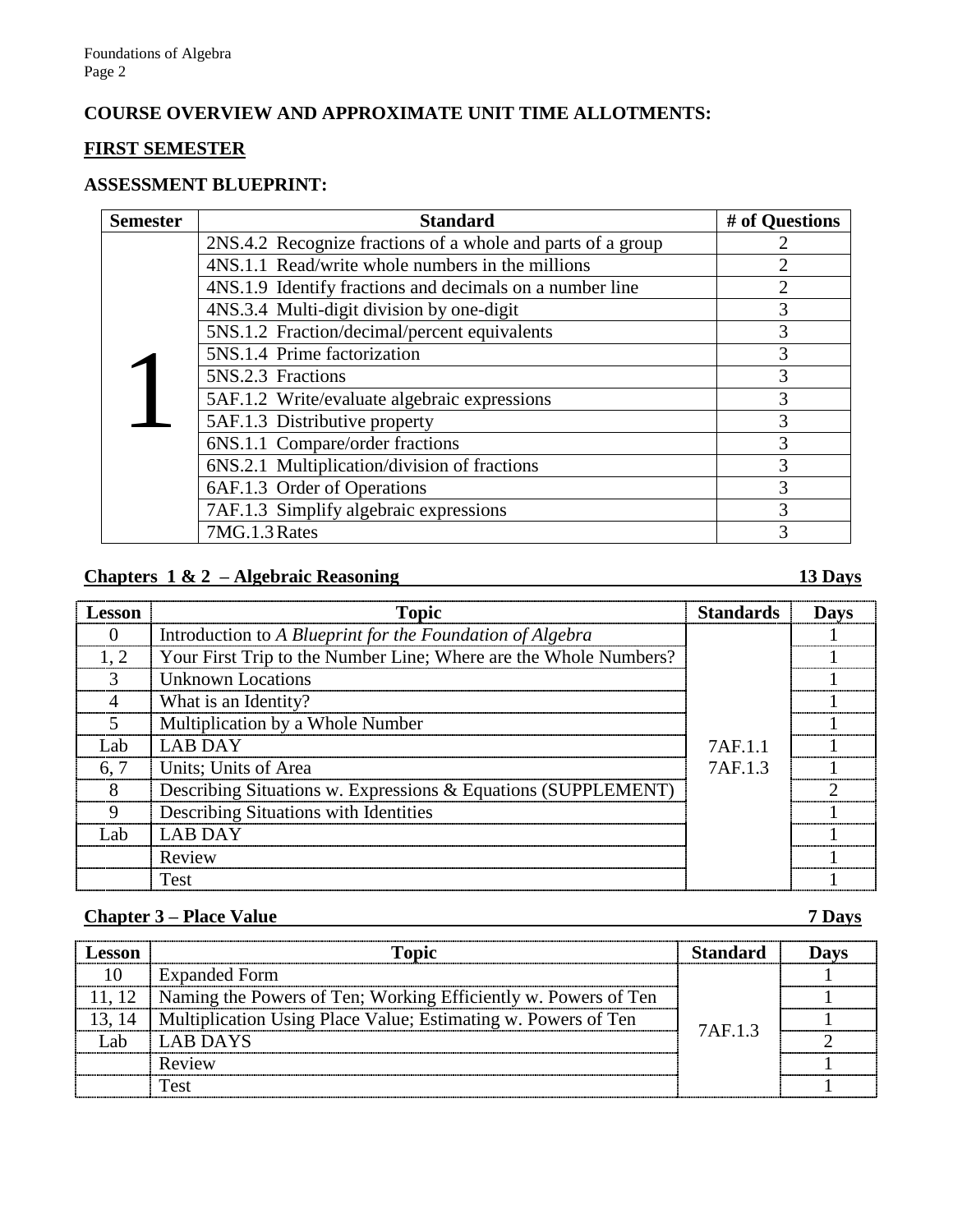# **Chapter 4 – Rates and Ratios 7 Days**

| Lesson | <b>Topic</b>                                    | <b>Standard</b> |  |
|--------|-------------------------------------------------|-----------------|--|
| 15, 16 | Converting Units; Finding Rates from Situations |                 |  |
|        | <b>Generalizing Rates</b>                       |                 |  |
| 18     | Expanding the Meaning of Multiplication         | 7AF42           |  |
|        | <b>Multiplication with Rates</b>                | 7MG.1.3         |  |
| -ah    | <b>LAR DAY</b>                                  |                 |  |
|        | Review                                          |                 |  |
|        | Test                                            |                 |  |

### **Chapter 5 – Division 10 Days**

| esson | <b>Topic</b>                   | Standard | Davs |
|-------|--------------------------------|----------|------|
| 20    | The Inverse of Multiplication  |          |      |
| 21    | Dividing Whole Numbers         |          |      |
| 22    | Remainders                     |          |      |
| 23    | Finding the Difference         |          |      |
| 24    | Long Division                  | 7AF.4.2  |      |
|       | Solving Problems with Division |          |      |
| .ah   | <b>LAB DAYS</b>                |          |      |
|       | Review                         |          |      |
|       | Test                           |          |      |

### **Chapter 6 – Fractions 11 Days**

| <b>Lesson</b> | <b>Topic</b>                                  | Standard | <b>Davs</b> |
|---------------|-----------------------------------------------|----------|-------------|
| 26            | Numbers in Between Whole Numbers              |          |             |
| 27            | <b>Fractions of Units</b>                     |          |             |
| 28            | <b>Commutative Property of Multiplication</b> |          |             |
| 29            | <b>Fractions and Area</b>                     |          |             |
| 30            | <b>Equivalent Fractions</b>                   | 7AF.4.2  |             |
| 31            | Dividing Fractions                            | 7 MG.1.3 |             |
| 32            | Equivalent                                    |          |             |
| l .ah         | LAB DAYS                                      |          |             |
|               | Review                                        |          |             |
|               | <b>Test</b>                                   |          |             |

### **Chapter 7 – Prime Factorization 8 Days**

| Lesson | <b>Topic</b>                                    | Standard | Davs |
|--------|-------------------------------------------------|----------|------|
|        | 33, 35   Divisibility; Testing for Divisibility |          |      |
|        | 34, 36 Prime Numbers, Prime Factorization       |          |      |
| 37     | <b>Factoring Powers of Ten</b>                  |          |      |
|        | <b>Repeated Factors</b>                         | 7NS 2.4  |      |
| Lah    | LAB DAYS                                        |          |      |
|        | Review                                          |          |      |
|        | Test                                            |          |      |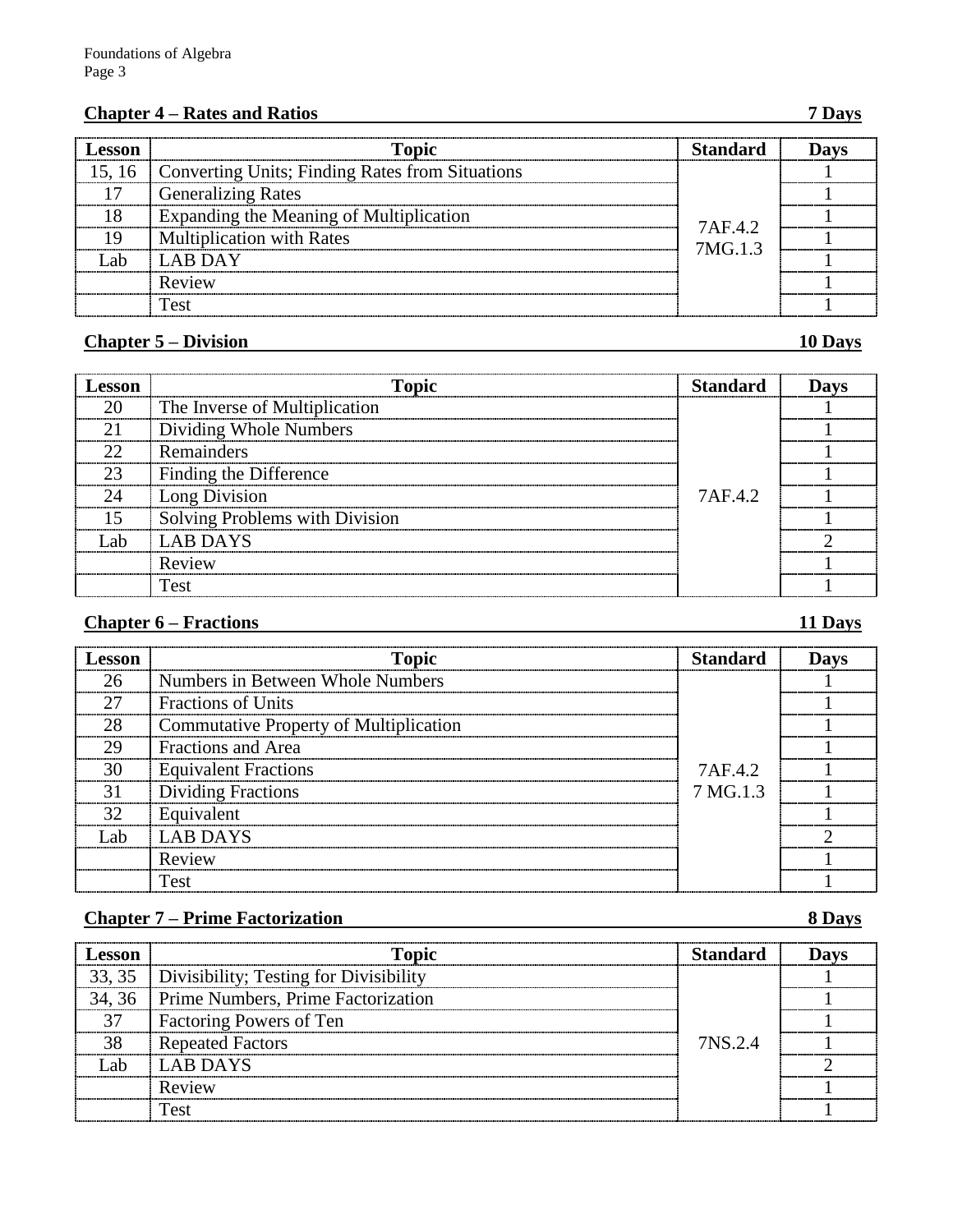### **Chapter 8 – Fraction Sums and Differences 7 Days**

| <b>esson</b> | <b>Topic</b>                             | <b>Standard</b>    | <b>Davs</b> |
|--------------|------------------------------------------|--------------------|-------------|
| 39           | <b>Simplifying Fractions</b>             |                    |             |
|              | <b>Common Denominators</b>               | 7NS.1.2<br>7NS.2.1 |             |
| 41, 43       | Adding Fractions, Fractional Differences | 7NS.2.2            |             |
|              | <b>Mixed Numbers</b>                     | 7AF.1.3            |             |
| Lab          | <b>LAB DAY</b>                           | 7AF.4.2            |             |
|              | Review                                   |                    |             |
|              | Test                                     |                    |             |

### **Chapters 9 & 10 – Decimals; Operations with Decimals 15 Days**

| Lesson | <b>Topic</b>                                                   | <b>Standard</b> | <b>Days</b> |  |
|--------|----------------------------------------------------------------|-----------------|-------------|--|
| 44, 45 | Denominators of 10; Denominators of 100                        |                 |             |  |
| 46     | Denominators of 1,000                                          |                 |             |  |
| 47     | <b>Decimal Fractions</b>                                       |                 |             |  |
| 48     | Decimal Notation                                               |                 |             |  |
| 49     | <b>Expressing Decimals as Fractions</b>                        | 7NS.1.2         |             |  |
| 50     | <b>Addition with Decimals</b>                                  | 7NS.1.3         |             |  |
| 51, 52 | Multiplication with Decimals; Multiplication Using Place Value | 7NS.1.5         |             |  |
| 53     | <b>Rates with Decimals</b>                                     | 7AF.4.2         |             |  |
| 54     | Dividing Decimals                                              |                 |             |  |
| 55     | <b>Expressing Fractions as Decimals</b>                        |                 |             |  |
| Lab.   | <b>LAB DAYS</b>                                                |                 |             |  |
|        | Review                                                         |                 |             |  |
|        | <b>Test</b>                                                    |                 |             |  |

# **Semester 1 Final Exam on Chapters 1-10 only**

### **SECOND SEMESTER**

### **ASSESSMENT BLUEPRINT:**

| <b>Semester</b> | <b>Standard</b>                                          | # of Questions |
|-----------------|----------------------------------------------------------|----------------|
|                 | 5AF.1.4 Identify/graph ordered pairs on coordinate plane |                |
|                 | 6NS.1.3 Proportions                                      |                |
|                 | 6AF.1.1 One-step linear equations                        |                |
|                 | 7NS.1.2 Rational number operations including exponents   |                |
|                 | 7NS.2.1 Negative exponents                               |                |
|                 | 7AF.1.3 Properties                                       |                |
|                 | 7AF.3.3 Graphing linear equations                        |                |
|                 | 7AF.4.1 Two-step linear equations/inequalities           |                |
|                 | 7MG.3.3 Pythagorean Theorem                              |                |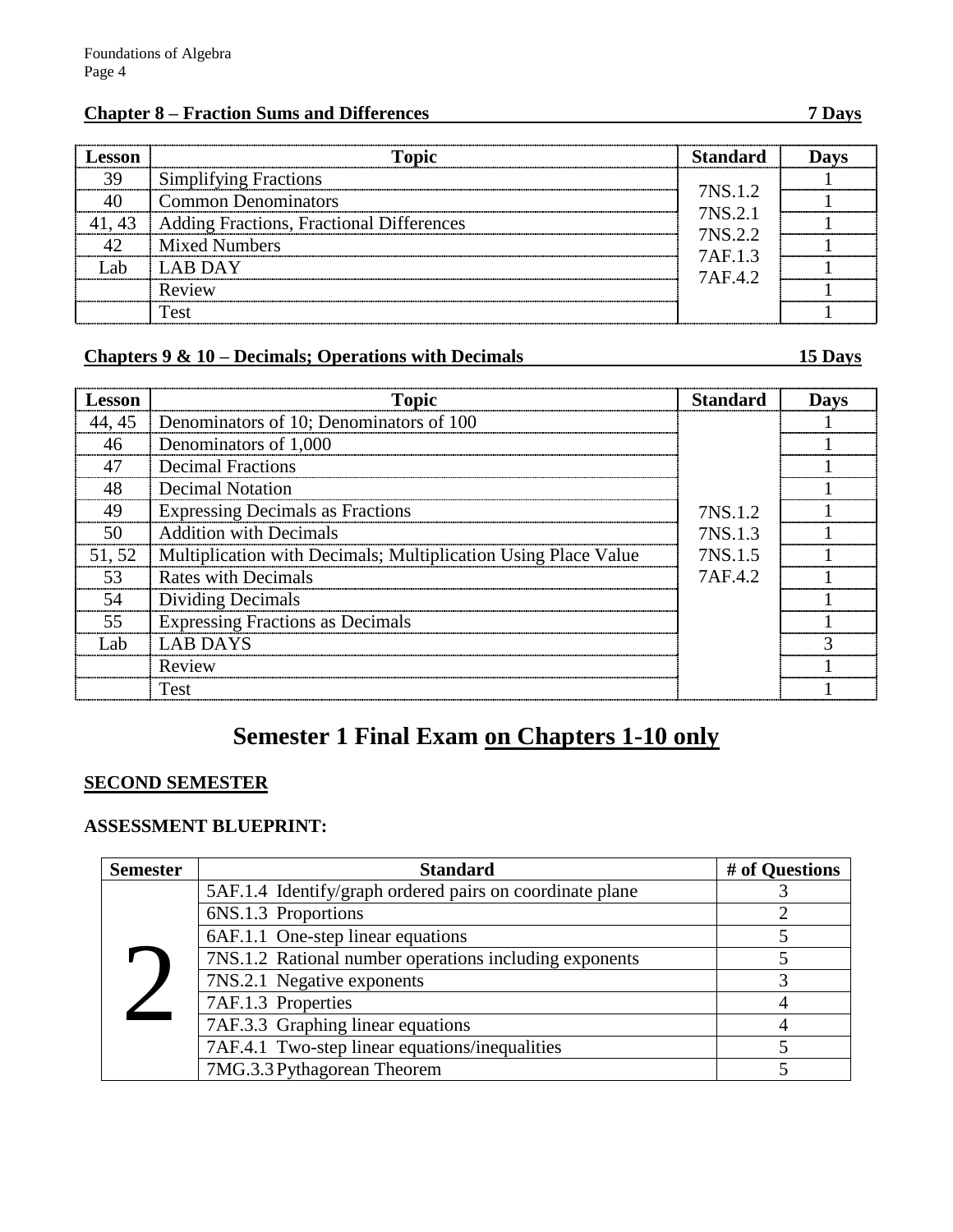### **Chapter 11 – Equivalent Expressions with Equivalent Equations 10 Days**

| Lesson | <b>Topic</b>                              | Standard | Davs |
|--------|-------------------------------------------|----------|------|
| 56     | Dividing Using equivalent Expressions     |          |      |
| -57    | <b>Generating Equivalent Expressions</b>  |          |      |
| .58    | <b>Factors and Terms</b>                  |          |      |
| 59     | Simplifying Expressions                   | 7NS.1.2  |      |
| 60     | <b>Equivalent Equations</b>               | 7NS.1.3  |      |
|        | <b>Inverse Property of Multiplication</b> | 7AF.1.3  |      |
| Lab    | LAB DAYS                                  |          |      |
|        | Review                                    |          |      |
|        | Test                                      |          |      |

### **Chapter 12 – Negative Numbers 7 Days**

| <b>esson</b> | <b>Topic</b>                            | <b>Standard</b> |  |
|--------------|-----------------------------------------|-----------------|--|
|              | Integers                                |                 |  |
| 64, 65       | Negative Units; Negative Solutions      | 7NS.1.2         |  |
| 66           | SKIP LESSON 66; Use Supplemental Lesson | 7AF.1.3         |  |
|              | <b>Negative Rates</b>                   | 7AF.4.2         |  |
| ∫.ab         | LAB DAY                                 | 7MG.1.3         |  |
|              | Review                                  |                 |  |
|              | Test                                    |                 |  |

### **Chapter 13 – Equations with Rational Numbers 11 Days**

### **Lesson Topic Standard Days** 68 Negative Fractions<br>69 Rational Numbers 7NS.1.2 7NS.1.3 7AF.1.1 7AF.1.3 7AF.4.1 7AF.4.2 7MG.1.3 1 Rational Numbers  $\begin{array}{c|c} \n\sqrt{N}S.1.2 & 1 \\
\hline\n2N(1.2) & 1\n\end{array}$ 70 Multiplying by Rational Numbers (1986)<br>
71 Building Equations (1986)<br>
74 F.1.1 74 F.1.2 (1986) The Tax of the Tax of the Tax of the Tax of the Tax of the Tax of the Tax of the Tax of the Tax of the Tax of the Tax of the Tax of the Tax of the Tax of the Tax of the Tax of the Tax of the Tax of the Tax of the Tax of th  $\begin{array}{c|c|c|c|c|c|c} \hline \text{Solving Equations} & & & \text{AF.1.3} & & 1 \ \hline \end{array}$ Unit Analysis  $\begin{bmatrix} 1 & 1 \\ 2 & 1 \end{bmatrix}$ Lab  $\begin{array}{|c|c|c|c|c|c|c|c|c|}\n\hline \text{Lab} & \text{LAB DAYS} & & \text{MCA 12} & & \text{3} \\
\hline \end{array}$ Review  $1$ Test 1

### **Chapter 14 – The Coordinate Plane 11 Days**

|  | ٠<br>ī<br>ы |
|--|-------------|
|  |             |

| Lesson | <b>Topic</b>                       | <b>Standard</b> | Dave |
|--------|------------------------------------|-----------------|------|
| 74     | <b>Plotting Inputs and Outputs</b> |                 |      |
| 75     | The Coordinate Plane               |                 |      |
| 76     | <b>Graphing with Rates</b>         | 7AF.3.3         |      |
| 77     | <b>Offsetting Rates</b>            | 7AF.4.1         |      |
| 78     | The Slope is the Rate              | 7AF.4.2         |      |
| 79     | An Equations for a Line            | 7MG.1.3         |      |
| Lah    | <b>LAB DAYS</b>                    |                 |      |
|        | Review                             |                 |      |
|        | Test                               |                 |      |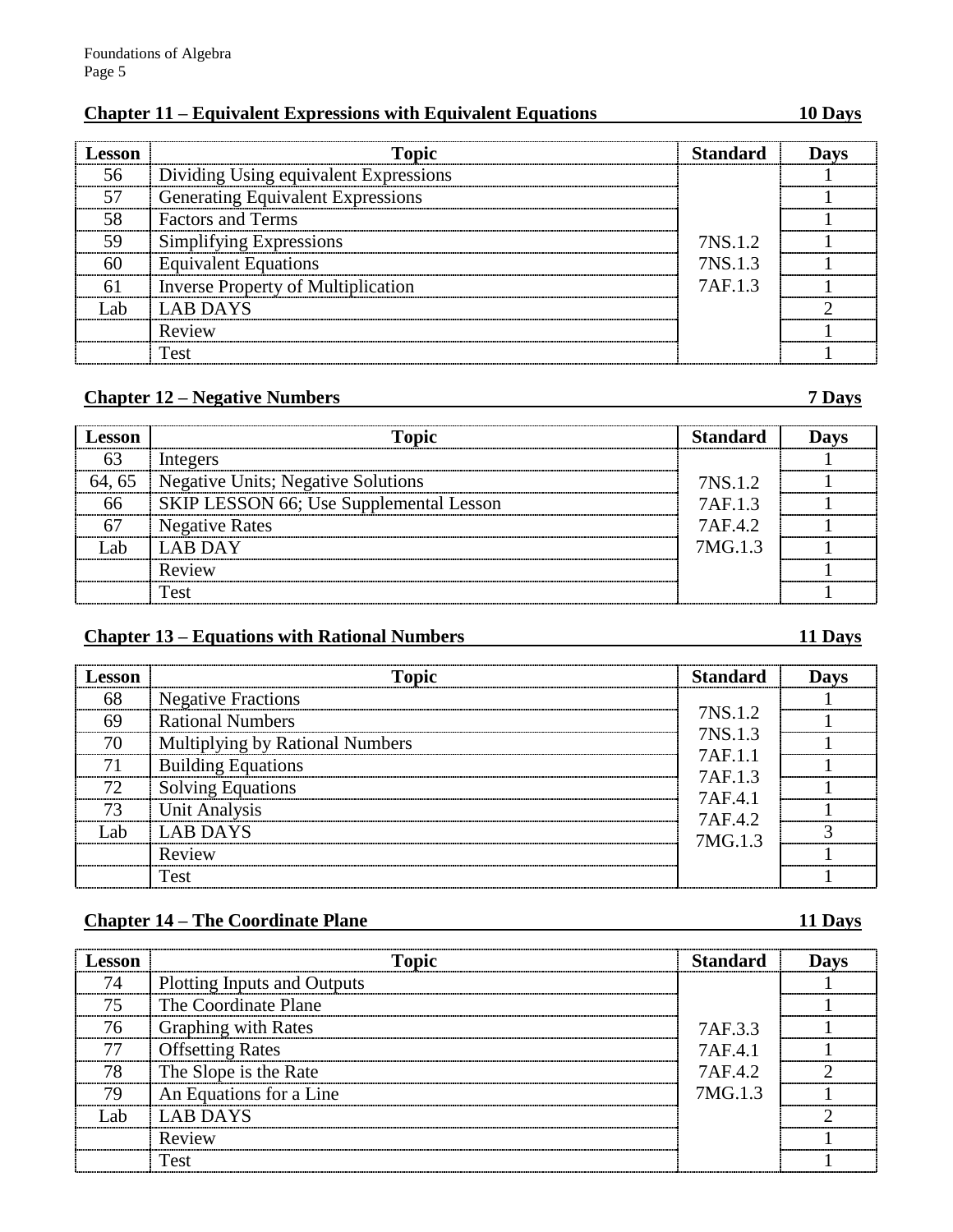### **Chapter 15 – Geometric Context of Ratios and Proportions 10 Days**

| <b>Lesson</b> | <b>Topic</b>                         | Standard | <b>Days</b> |  |
|---------------|--------------------------------------|----------|-------------|--|
| 80            | Locations on a Plane                 |          |             |  |
| 81            | <b>Scaling Shapes</b>                |          |             |  |
| 82            | <b>Similar Triangles</b>             |          |             |  |
| 83            | Lines from Similar Triangles         | 7AF.3.3  |             |  |
| 84            | Equivalent Equations for a Line      | 7AF.3.4  |             |  |
| 85            | Rates, Ratios, and Similar Triangles | 7AF.4.2  |             |  |
|               | <b>LAB DAYS</b>                      |          |             |  |
|               | Review                               |          |             |  |
|               | Test                                 |          |             |  |

### **Chapter 16 – Geometric Context of Ratios and Proportions 10 Days**

| <b>esson</b> | <b>Topic</b>                             | <b>Standard</b> | Dave |
|--------------|------------------------------------------|-----------------|------|
| 86           | <b>Pythagorean Theorem</b>               |                 |      |
|              | <b>Approximating Square Roots</b>        | 7NS.2.1         |      |
| 88           | <b>Integer Exponents</b>                 | 7AF 2.1         |      |
| 89           | <b>Rules of Exponents</b>                | 7MG.2.2         |      |
| 90           | Exponents, Roots, and Inverse Operations | 7MG.2.3         |      |
| -ah          | <b>LAB DAYS</b>                          | 7MG.3.3         |      |
|              | Review                                   | Alg. $2.0$      |      |
|              | Test                                     |                 |      |

# **1 week Review for CST and CST**

Supplement with Grade 6 PS Standards (Ex: median, mean, mode, range and box-and-whisker plots) and Solving Inequalities involving multiplying and dividing with negatives. CST tested standards not covered in this course include: 7NS 1.1, 7NS1.6, 7NS1.7, 7NS2.5, AF1.2, 7AF2.2, 7AF3.1, 7MG1.1, 7MG1.2, 7MG2.1, 7MG2.4, 7MG3.2

### **Chapter 17 – Advanced Concepts and Skills 11 Days**

| Lesson | <b>Topic</b>                         | <b>Standard</b> | <b>Days</b> |
|--------|--------------------------------------|-----------------|-------------|
| 91     | <b>Estimating Values from Graphs</b> | 7NS.1.2         |             |
| 92     | Working with Systems of Equations    | 7NS.1.3         |             |
| 93     | Working with Inequalities            | 7AF.1.5         |             |
| 94     | Products of Units                    | 7AF.3.3         |             |
| 95     | Multi-digit Divisors                 | 7AF.4.1         |             |
| 96     | <b>Repeating Decimals</b>            | 7AF42           |             |
| Lab    | <b>LAB DAYS</b>                      | MG.1.3          |             |
|        | Review                               | Alg.4.0         |             |
|        | Test                                 | Alg. $5.0$      |             |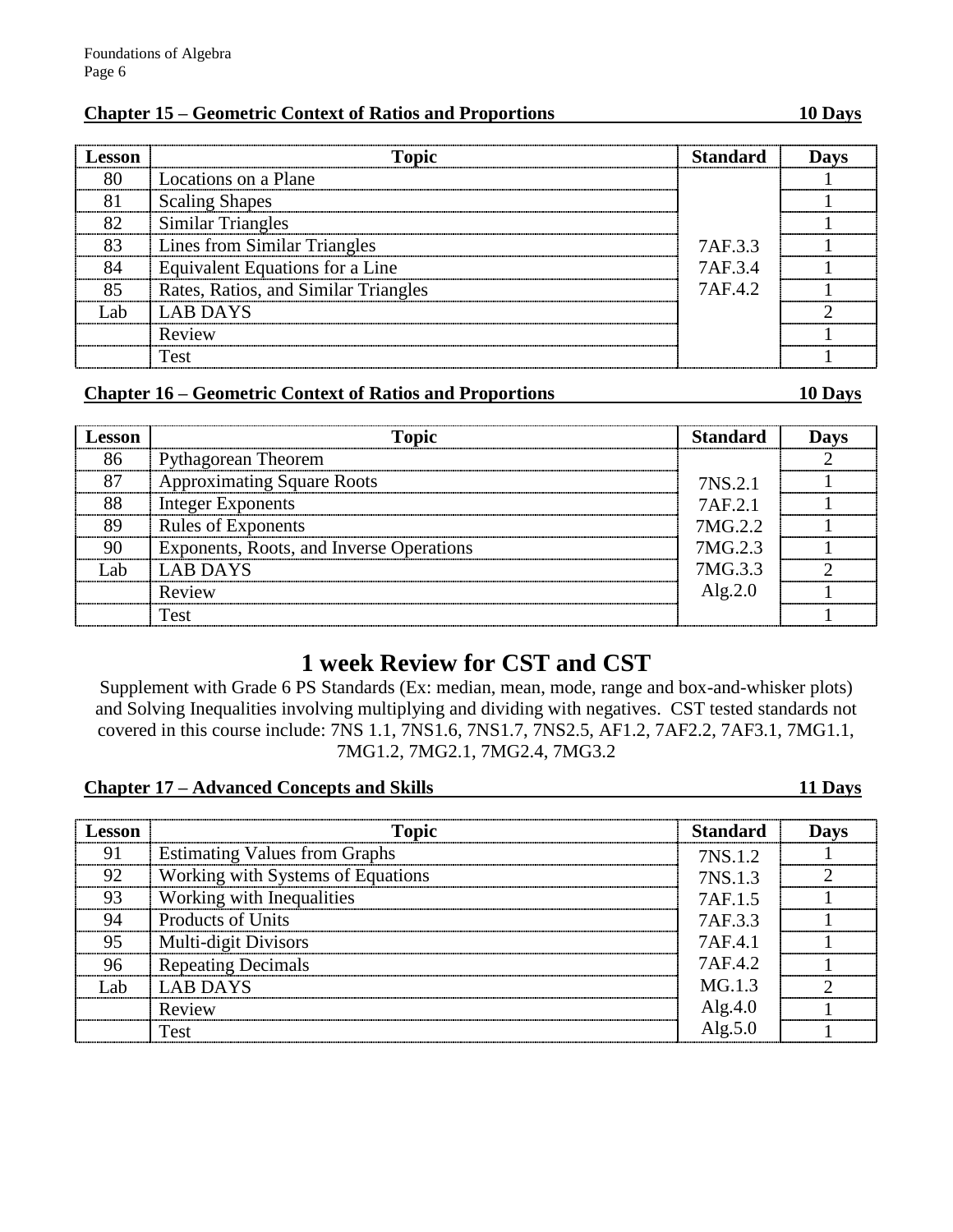### **Chapter 18 – Advanced Concepts and Skills 11 Days**

| Lesson | <b>Topic</b>                        | <b>Standard</b> | Davs |
|--------|-------------------------------------|-----------------|------|
| 97     | <b>Two-Step Equations</b>           |                 |      |
| 98     | From Words to Equations             | 7NS.4.1         |      |
| 99     | Simplifying Before Solving          | 7AF 1.1         |      |
| 00     | Reciprocals                         | 7AF41           |      |
|        | Simplifying Exponential Expressions | Alg. $2.0$      |      |
| -ah    | <b>LAB DAYS</b>                     | Alg. $4.0$      |      |
|        | Review                              | Alg. $5.0$      |      |
|        | <b>Test</b>                         |                 |      |

# **Semester 2 Final Exam on Chapters 11-18 only**

| DATE OF LAST CONTENT REVISION:                         | February 2010 |
|--------------------------------------------------------|---------------|
| <b>DATE OF CURRENT CONTENT REVISION:</b> February 2010 |               |
| DATE OF BOARD APPROVAL:                                | May 8, 2008   |

### **CALIFORNIA STANDARDS TEST GENERAL MATHEMATICS**

(Revised blueprint adopted by the State Board of Education 10/02)

| <b>CALIFORNIA CONTENT STANDARDS: GRADE 7</b>                                                                                                                               | # of<br><b>Items</b> | $\frac{0}{0}$ |
|----------------------------------------------------------------------------------------------------------------------------------------------------------------------------|----------------------|---------------|
| <b>Number Sense</b>                                                                                                                                                        | 24                   | 37%           |
| Standard Set 1.0 Students know the properties of, and compute with, rational                                                                                               |                      |               |
| numbers expressed in a variety of forms:                                                                                                                                   |                      |               |
| Read, write, and compare rational numbers in scientific notation (positive and<br>1.1<br>negative powers of 10) with approximate numbers using scientific notation.        |                      |               |
| 1.2* Add, subtract, multiply, and divide rational numbers (integers, fractions, and<br>terminating decimals) and take positive rational numbers to whole-number<br>powers. | 4                    |               |
| 1.3<br>Convert fractions to decimals and percents and use these representations in<br>estimations, computations, and applications.                                         | 4                    |               |
| 1.5* Know that every rational number is either a terminating or repeating decimal<br>and be able to convert terminating decimals into reduced fractions.                   |                      |               |
| Calculate the percentage of increases and decreases of a quantity.<br>1.6                                                                                                  |                      |               |
| Solve problems that involve discounts, markups, commissions, and profit and<br>$1.7*$<br>compute simple and compound interest.                                             |                      |               |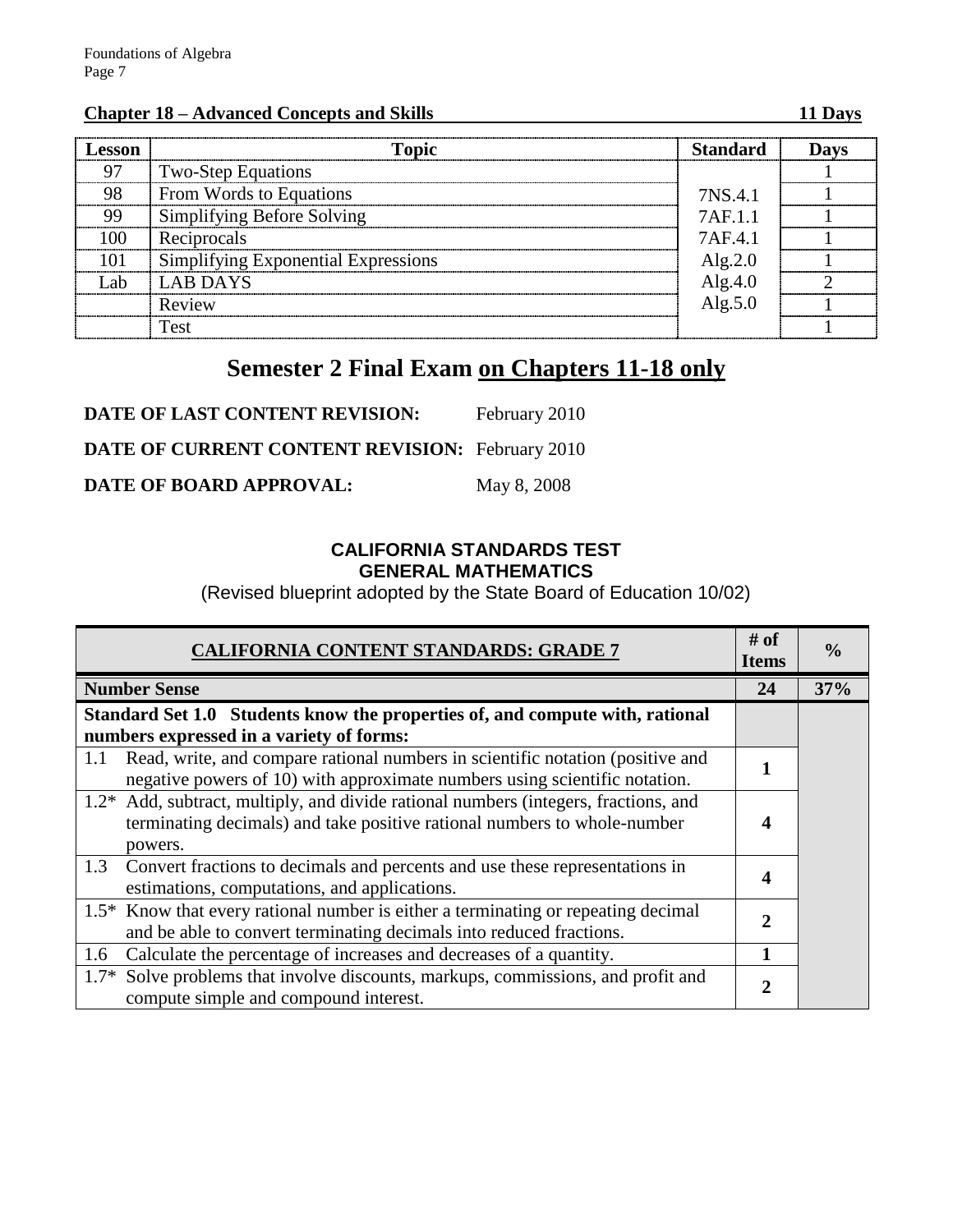| <u>CALIFORNIA CONTENT STANDARDS: GRADE 7</u>                                                                                                                                                                                                                         | # of<br><b>Items</b>    | $\frac{0}{0}$ |
|----------------------------------------------------------------------------------------------------------------------------------------------------------------------------------------------------------------------------------------------------------------------|-------------------------|---------------|
| Standard Set 2.0 Students use exponents, powers, and roots and use exponents                                                                                                                                                                                         |                         |               |
| in working with fractions:                                                                                                                                                                                                                                           |                         |               |
| Understand negative whole-number exponents. Multiply and divide expressions<br>2.1<br>involving exponents with a common base.                                                                                                                                        | 1                       |               |
| $2.2*$<br>Add and subtract fractions by using factoring to find common denominators.                                                                                                                                                                                 | $\overline{\mathbf{4}}$ |               |
| Multiply, divide, and simplify rational numbers by using exponent rules.<br>$2.3*$                                                                                                                                                                                   | $\overline{2}$          |               |
| Use the inverse relationship between raising to a power and extracting the root<br>2.4<br>of a perfect square integer; for an integer that is not square, determine without a<br>calculator the two integers between which its square root lies and explain why.     | $\mathbf{1}$            |               |
| 2.5* Understand the meaning of the absolute value of a number; interpret the<br>absolute value as the distance of the number from zero on a number line; and<br>determine the absolute value of real numbers.                                                        | $\overline{2}$          |               |
| <b>Algebra and Functions</b>                                                                                                                                                                                                                                         | 21                      | 32%           |
| Standard Set 1.0 Students express quantitative relationships by using algebraic<br>terminology, expressions, equations, inequalities, and graphs:                                                                                                                    |                         |               |
| Use variables and appropriate operations to write an expression, an equation, an<br>1.1<br>inequality, or a system of equations or inequalities that represents a verbal<br>description (e.g., three less than a number, half as large as area A).                   | 3                       |               |
| Use the correct order of operations to evaluate algebraic expressions such as<br>1.2<br>$3(2x + 5)2$ .                                                                                                                                                               | $\overline{\mathbf{3}}$ |               |
| 1.3* Simplify numerical expressions by applying properties of rational numbers<br>(e.g., identity, inverse, distributive, associative, commutative) and justify the<br>process used.                                                                                 | $\overline{2}$          |               |
| Represent quantitative relationships graphically and interpret the meaning of a<br>1.5<br>specific part of a graph in the situation represented by the graph.                                                                                                        | $\mathbf{1}$            |               |
| Standard Set 2.0 Students interpret and evaluate expressions involving integer                                                                                                                                                                                       |                         |               |
| powers and simple roots:                                                                                                                                                                                                                                             |                         |               |
| Interpret positive whole-number powers as repeated multiplication and negative<br>2.1<br>whole-number powers as repeated division or multiplication by the<br>multiplicative inverse. Simplify and evaluate expressions that include<br>exponents.                   |                         |               |
| Multiply and divide monomials; extend the process of taking powers and<br>2.2<br>extracting roots to monomials when the latter results in a monomial with an<br>integer exponent.                                                                                    | $\mathbf{1}$            |               |
| Standard Set 3.0 Students graph and interpret linear and some nonlinear<br>functions:                                                                                                                                                                                |                         |               |
| 3.1<br>Graph functions of the form $y = nx2$ and $y = nx3$ and use in solving problems.                                                                                                                                                                              | $\mathbf{1}$            |               |
| $3.3*$<br>Graph linear functions, noting that the vertical change (change in y-value) per<br>unit of horizontal change (change in x-value) is always the same and know that<br>the ratio ("rise over run") is called the slope of a graph.                           | $\overline{2}$          |               |
| Plot the values of quantities whose ratios are always the same (e.g., cost to the<br>$3.4*$<br>number of an item, feet to inches, circumference to diameter of a circle). Fit a<br>line to the plot and understand that the slope of the line equals the quantities. | $\mathbf{1}$            |               |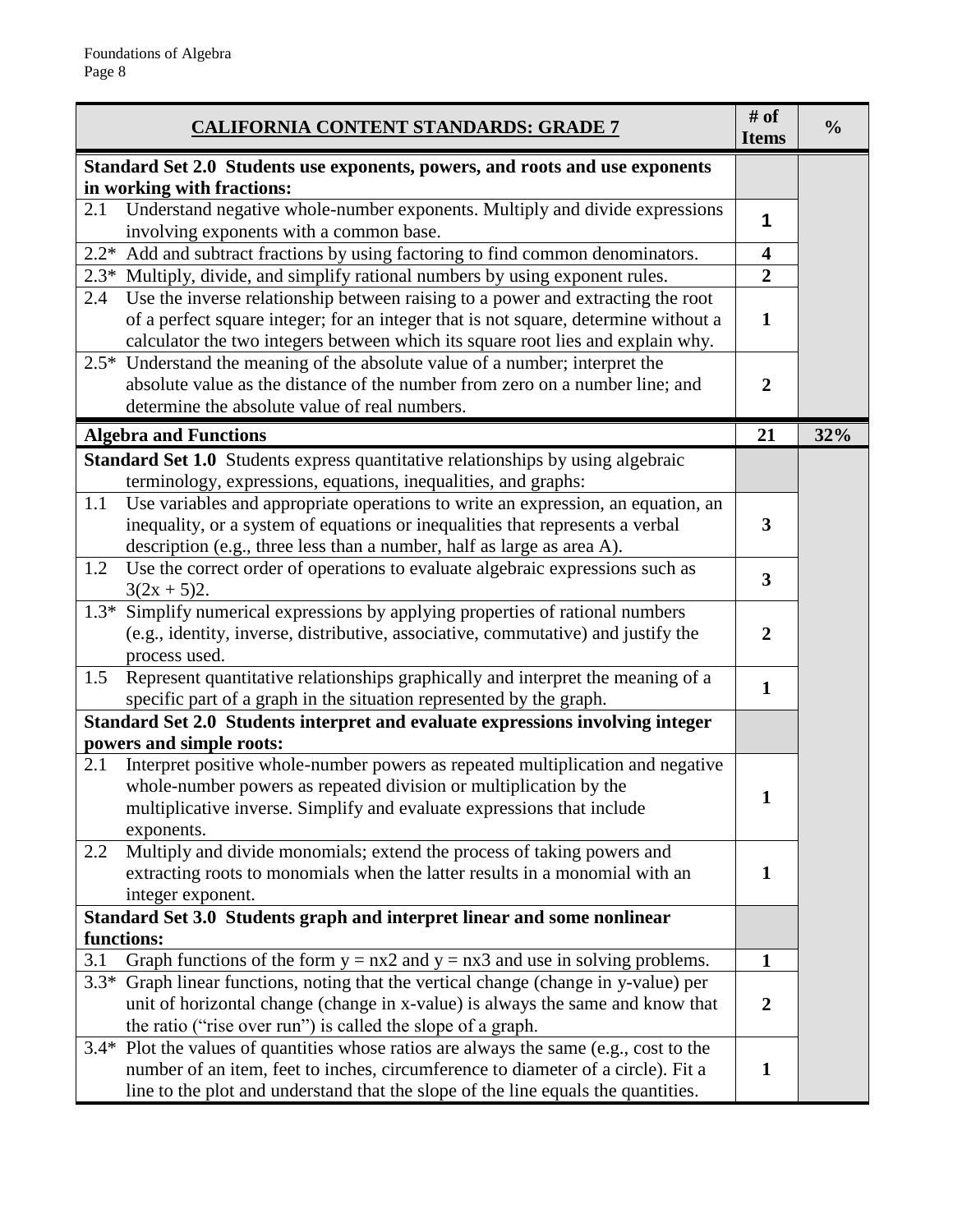|        | <b>CALIFORNIA CONTENT STANDARDS: GRADE 7</b>                                                                                                                                                                                                                                                                                                                                    | # of<br><b>Items</b> | $\frac{0}{0}$ |
|--------|---------------------------------------------------------------------------------------------------------------------------------------------------------------------------------------------------------------------------------------------------------------------------------------------------------------------------------------------------------------------------------|----------------------|---------------|
|        | Standard Set 4.0* Students solve simple linear equations and inequalities over<br>the rational numbers:                                                                                                                                                                                                                                                                         |                      |               |
|        | 4.1* Solve two-step linear equations and inequalities in one variable over the rational<br>numbers, interpret the solution or solutions in the context from which they<br>arose, and verify the reasonableness of the results.                                                                                                                                                  | 4                    |               |
|        | 4.2* Solve multistep problems involving rate, average speed, distance, and time or a<br>direct variation.                                                                                                                                                                                                                                                                       | $\overline{2}$       |               |
|        | <b>Measurement and Geometry</b>                                                                                                                                                                                                                                                                                                                                                 | 11                   | 17%           |
|        | Standard Set 1.0 Students choose appropriate units of measure and use ratios to<br>convert within and between measurement systems to solve problems:                                                                                                                                                                                                                            |                      |               |
| 1.1    | Compare weights, capacities, geometric measures, times, and temperatures<br>within and between measurement systems (e.g., miles per hour and feet per<br>second, cubic inches to cubic centimeters).                                                                                                                                                                            | $\mathbf{1}$         |               |
| 1.2    | Construct and read drawings and models made to scale.                                                                                                                                                                                                                                                                                                                           | $\mathbf{1}$         |               |
| $1.3*$ | Use measures expressed as rates (e.g., speed, density) and measures expressed<br>as products (e.g., person-days) to solve problems; check the units of the<br>solutions; and use dimensional analysis to check the reasonableness of the<br>answer.                                                                                                                             | $\overline{2}$       |               |
|        | Standard Set 2.0 Students compute the perimeter, area, and volume of common                                                                                                                                                                                                                                                                                                     |                      |               |
|        | geometric objects and use the results to find measures of less common objects.                                                                                                                                                                                                                                                                                                  |                      |               |
|        | They know how perimeter, area, and volume are affected by changes of scale:                                                                                                                                                                                                                                                                                                     |                      |               |
| 2.1    | Use formulas routinely for finding the perimeter and area of basic two-<br>dimensional figures and the surface area and volume of basic three-dimensional<br>figures, including rectangles, parallelograms, trapezoids, squares, triangles,<br>circles, prisms, and cylinders.                                                                                                  | $\mathbf{1}$         |               |
| 2.2    | Estimate and compute the area of more complex or irregular two- and three-<br>dimensional figures by breaking the figures down into more basic geometric<br>objects.                                                                                                                                                                                                            | $\mathbf{1}$         |               |
| 2.3    | Compute the length of the perimeter, the surface area of the faces, and the<br>volume of a three-dimensional object built from rectangular solids. Understand<br>that when the lengths of all dimensions are multiplied by a scale factor, the<br>surface area is multiplied by the square of the scale factor and the volume is<br>multiplied by the cube of the scale factor. | $1/2**$              |               |
| 2.4    | Relate the changes in measurement with a change of scale to the units used<br>(e.g., square inches, cubic feet) and to conversions between units (1 square foot<br>$= 144$ square inches or $[1 \text{ ft2}] = [144 \text{ in2}], 1$ cubic inch is approximately 16.38<br>cubic centimeters or $[1 \text{ in} 3] = [16.38 \text{ cm} 3]$ .                                      | $1/2**$              |               |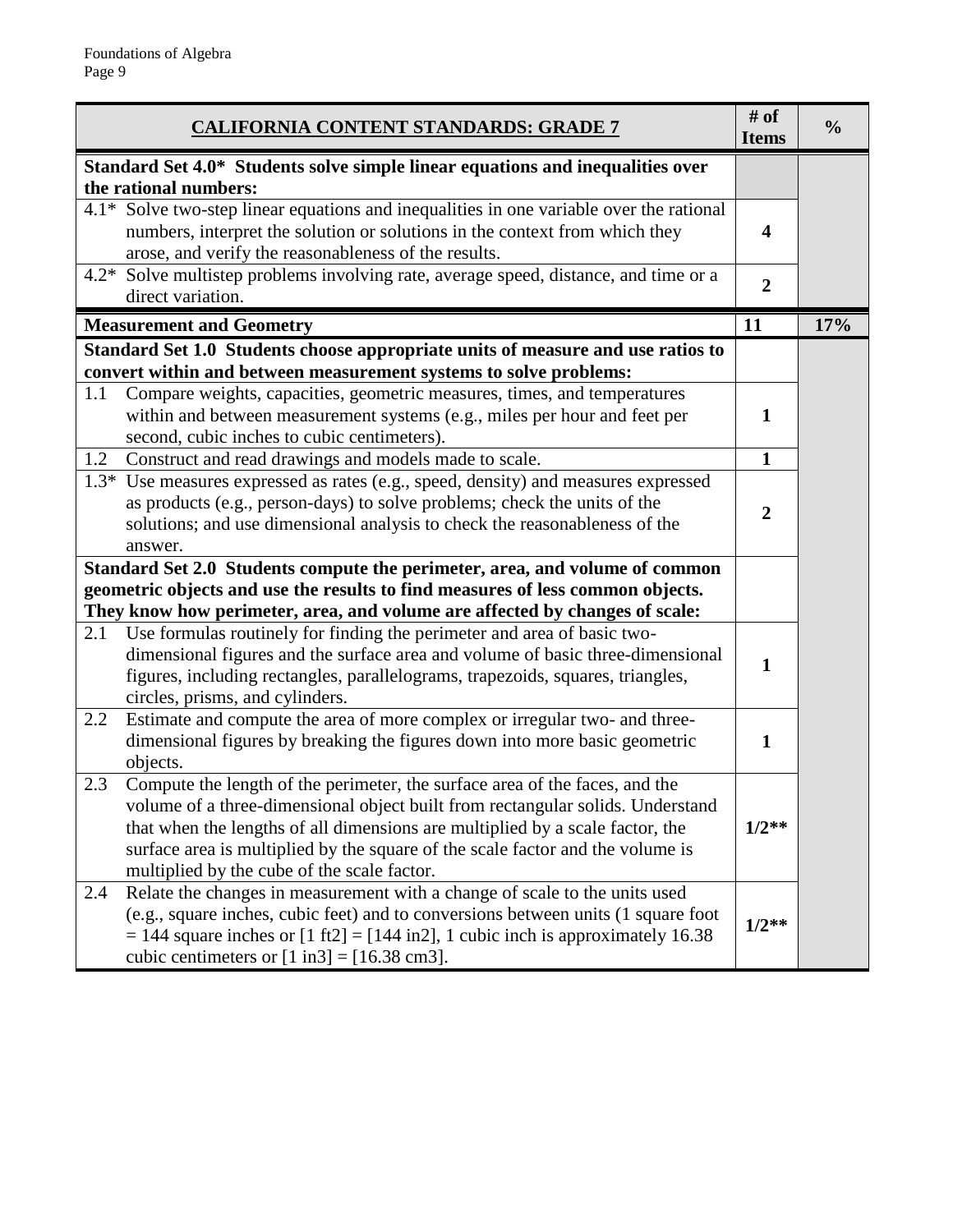| <b>CALIFORNIA CONTENT STANDARDS: GRADE 7</b>                                                                                                                                                                                                                                               | # of<br><b>Items</b> | $\frac{0}{0}$ |
|--------------------------------------------------------------------------------------------------------------------------------------------------------------------------------------------------------------------------------------------------------------------------------------------|----------------------|---------------|
| Standard Set 3.0 Students know the Pythagorean theorem and deepen their<br>understanding of plane and solid geometric shapes by constructing figures that<br>meet given conditions and by identifying attributes of figures:                                                               |                      |               |
| Understand and use coordinate graphs to plot simple figures, determine lengths<br>3.2<br>and areas related to them, and determine their image under translations and<br>reflections.                                                                                                       | $\mathbf{1}$         |               |
| Know and understand the Pythagorean theorem and its converse and use it to<br>$3.3*$<br>find the length of the missing side of a right triangle and the lengths of other<br>line segments and, in some situations, empirically verify the Pythagorean<br>theorem by direct measurement.    | 3                    |               |
| <b>CALIFORNIA CONTENT STANDARDS: GRADE 6</b>                                                                                                                                                                                                                                               | # of<br><b>Items</b> | $\frac{0}{0}$ |
| <b>Statistics, Data Analysis, and Probability</b>                                                                                                                                                                                                                                          | 9                    | 14%           |
| Standard Set 1.0 Students compute and analyze statistical measurements for<br>data sets:                                                                                                                                                                                                   |                      |               |
| Compute the range, mean, median, and mode of data sets.<br>1.1                                                                                                                                                                                                                             | 1                    |               |
| Standard Set 2.0 Students use data samples of a population and describe the<br>characteristics and limitations of the samples:                                                                                                                                                             |                      |               |
| 2.5* Identify claims based on statistical data and, in simple cases, evaluate the<br>validity of the claims.                                                                                                                                                                               | 1                    |               |
| Standard Set 3.0 Students determine theoretical and experimental probabilities<br>and use these to make predictions about events:                                                                                                                                                          |                      |               |
| 3.1* Represent all possible outcomes for compound events in an organized way (e.g.,<br>tables, grids, tree diagrams) and express the theoretical probability of each<br>outcome.                                                                                                           | 1                    |               |
| Represent probabilities as ratios, proportions, decimals between 0 and 1, and<br>$3.3*$<br>percentages between 0 and 100 and verify that the probabilities computed are<br>reasonable; know that if P is the probability of an event, 1-P is the probability of<br>an event not occurring. | 1                    |               |
| 3.5* Understand the difference between independent and dependent events.                                                                                                                                                                                                                   | 1                    |               |
| <b>CALIFORNIA CONTENT STANDARDS: GRADE 7</b>                                                                                                                                                                                                                                               |                      |               |
| <b>Statistics, Data Analysis, and Probability</b>                                                                                                                                                                                                                                          |                      |               |
| Standard Set 1.0 Students collect, organize, and represent data sets that have<br>one or more variables and identify relationships among variables within a data                                                                                                                           |                      |               |
| set by hand and through the use of an electronic spreadsheet software program:                                                                                                                                                                                                             |                      |               |
| Know various forms of display for data sets, including a stem-and-leaf plot or<br>1.1<br>box-and-whisker plot; use the forms to display a single set of data or to compare<br>two sets of data.                                                                                            | 1                    |               |
| Represent two numerical variables on a scatterplot and informally describe how<br>1.2<br>the data points are distributed and any apparent relationship that exists between<br>the two variables (e.g., between time spent on homework and grade level).                                    | 1                    |               |
| Understand the meaning of, and be able to compute, the minimum, the lower<br>$1.3*$<br>quartile, the median, the upper quartile, and the maximum of a data set.                                                                                                                            | $\mathbf 2$          |               |